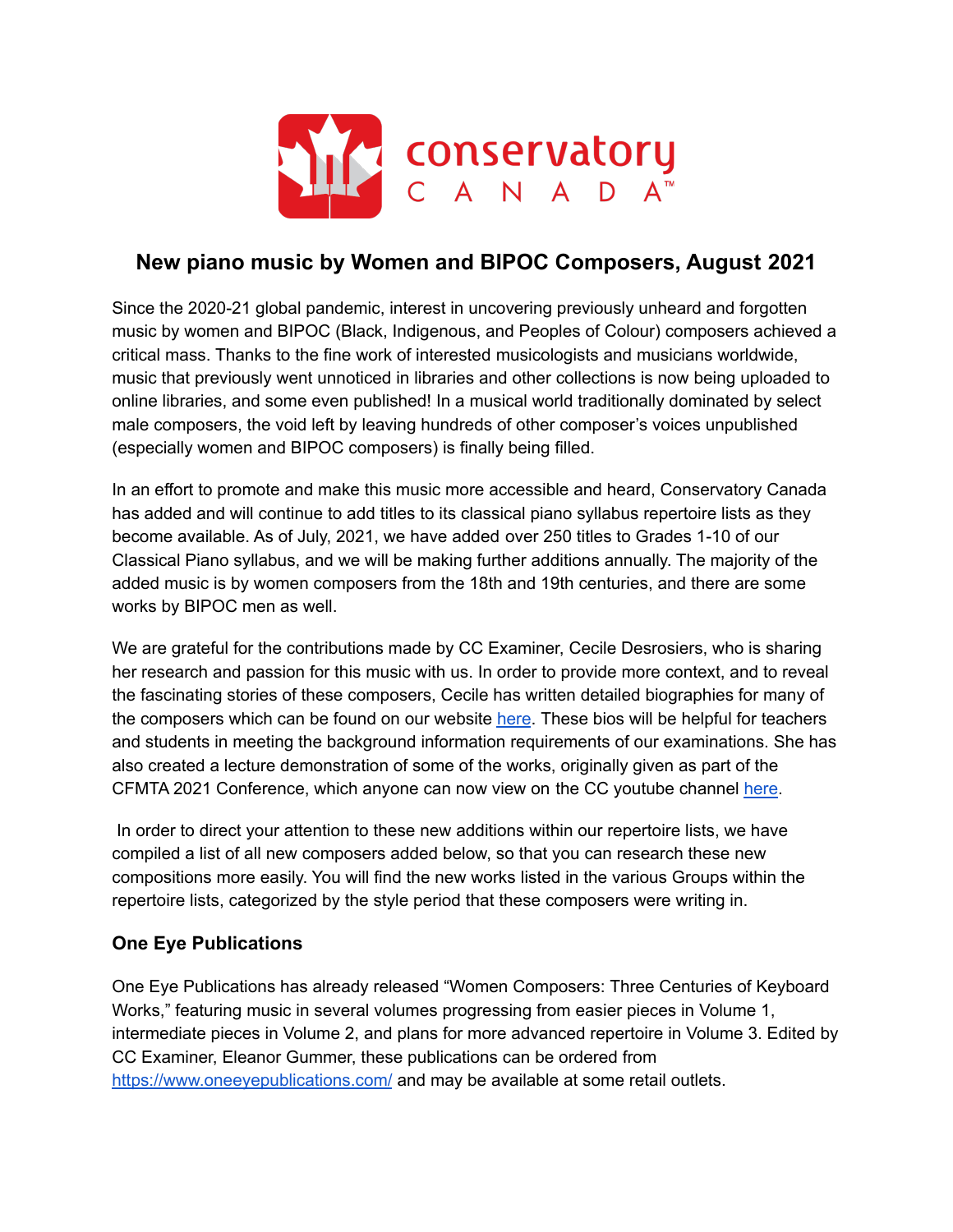**Woman Composers:** Three Centuries of Keyboard Works Volume One



**ONE EYE** 

**Edited by Eleanor Gummer** 

### **Loud and Clear**

In addition to CC's new repertoire listings, we also draw your attention to two other comprehensive resources for this music. One is by researcher and studio teacher, Olivia Adams, who has created a graded piano syllabus featuring piano music exclusively by women composers from around the world of the 20th and 21st Centuries. This syllabus entitled, "Loud and Clear," includes over 3,000 works, is being published by Wanless Music, and should be available by the fall of 2021. It includes features like composer spotlights and information on publishers for each work listed. The music is carefully graded according to the traditional Canadian standard that CC adheres to, and although many of the titles are already listed in CC's Classical and Contemporary Idioms piano syllabus, you will find numerous other titles that we grant permission to use on CC exams, without any special advance approval. In other words, as long as it is listed in Loud and Clear, students can use any piece on a CC exam, without prior approval.

### **Piano Music She Wrote**

One other valuable source for finding new music by women composers is <https://www.pianomusicshewrote.com>. Created by pianists Sandra Mogensen and Erica Sipes, this site links to a PMSW directory of thousands of piano pieces (access is given for a small fee), along with approximate level of difficulty and links to access the music in the Petrucci online (IMSLP) music library, or publisher information. They also link to a youtube channel which features many performances of the music, which are added to weekly. Music from this service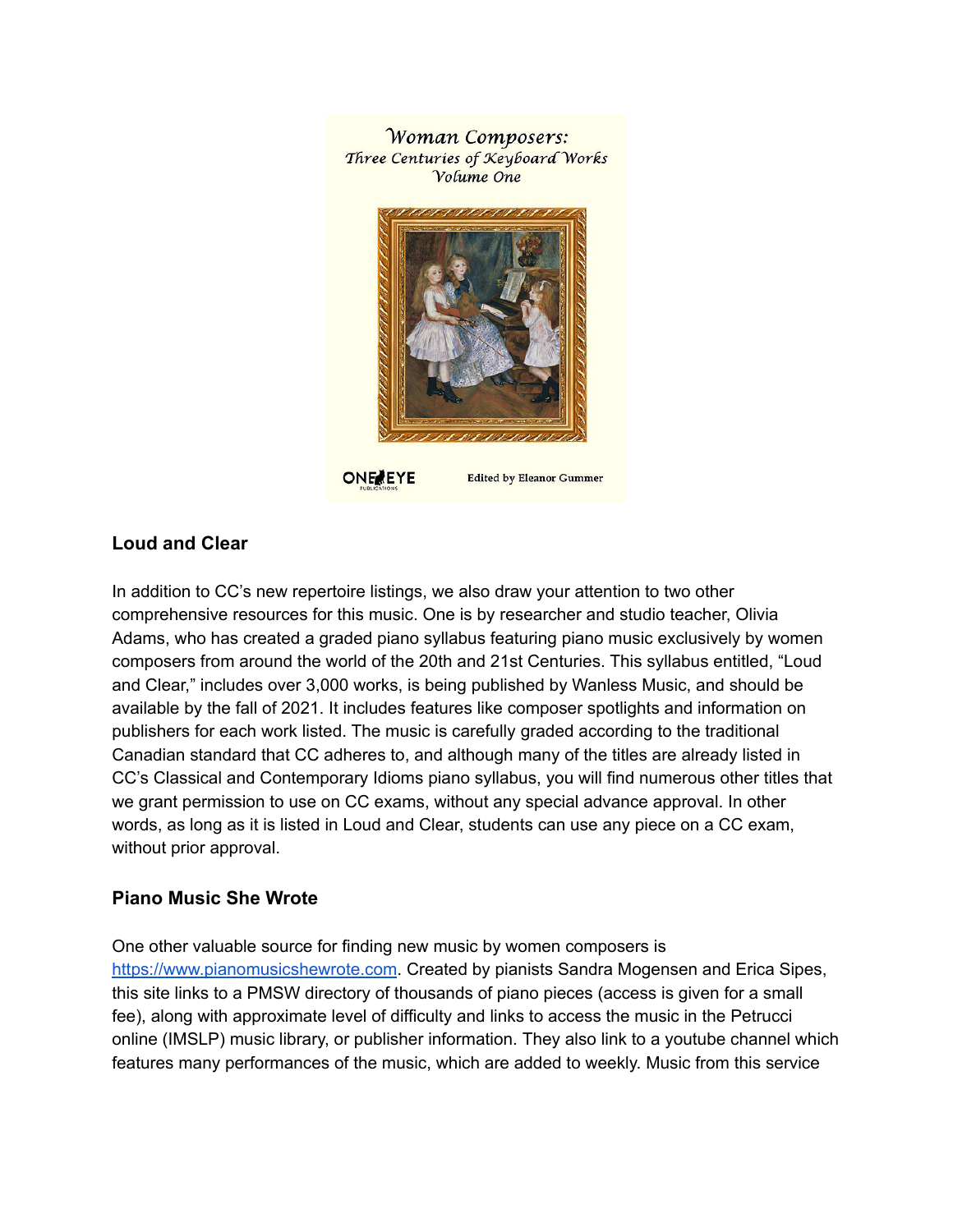which is not already listed in CC's repertoire lists or Loud and Clear should be sent to the CC office for special approval prior to being used on an exam.

### **List of Women and BIPOC composers by genre**

#### **Baroque**

Gambarini, Elisabetta de Jacquet de la Guerre, Elisabeth-Claude Ignatius, Sancho Turner, Elizabeth

### **Classical**

Agnesi Pinottini, Maria Teresa Auenbrugger (D'Auenbrugg), Marianna Aurnhammer, Joséphine Barthélémon, Cécilia Maria Benda-Reichardt, Juliane Bon, Anna Brillon de Jouy, Anne-Louise Cianchettini, Veronica Dussek Dussek, Sophia Corri Edelmann, Marguerite Salomé Hardin, Elizabeth Chevalier de Saint-Georges, Joseph de Bologne Martinez(s), Marianna Montgeroult, Hélène de Paradis, Maria Theresia von Park née Reynolds, Maria Hester Savage, Jane Weichsel-Billington, Elizabeth

### **Romantic**

Backer Grondhal, Agathe Barès, Basile Carreno, Teresa Dédé, Edmond

Farrenc née Dumont, Louise Gomes, Antonio Carlos Gonzaga, Chiquinha Gottschalk Peterson, Clara Jaëll née Trautmann, Marie Japha-Langhans, Louise Johnson, Francis Lambert, Charles-Lucien Lang, Josephine Mayer, Emilie Mendelssohn Hensel, Fanny Ricketts, Estelle Schumann, Clara Wieck Szymanowska née Wolowska, Maria

### **Modern**

Aufderheide, Mary Bacewicz, Grazyna Beach, Amy Bonds, Margaret Bonis, Mel (Mélanie) Bosmans, Henriette Boulanger, Lili Chaminade, Cécile Coleridge-Taylor, Samuel Cunha, Brasilio Itibéré da Dédé, Eugène Arcade Dett, Nathaniel Elie, Justin Europe, James Reese Joplin, Scott Kahn, Esther Lamothe, Ludovic